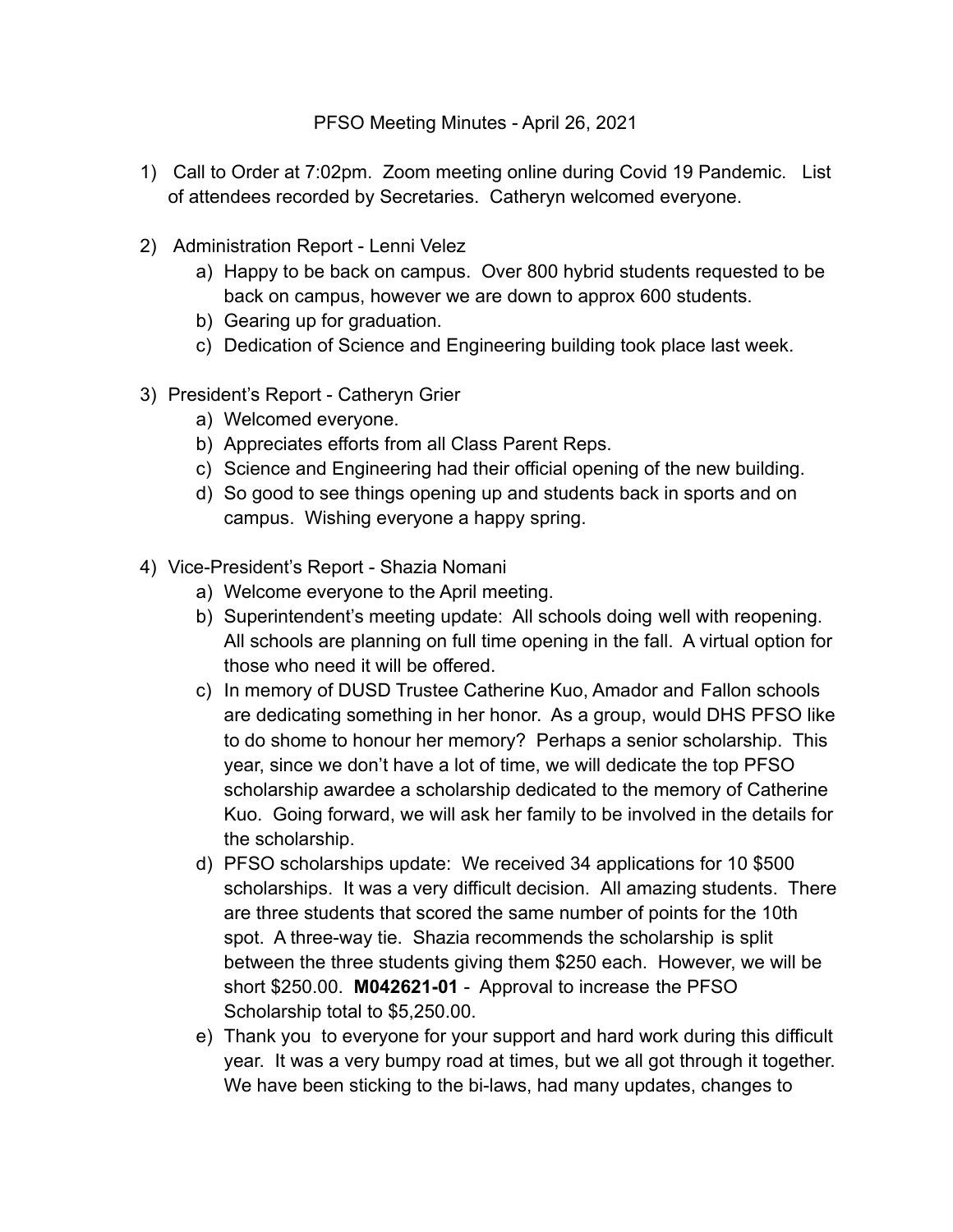protect ourselves. We created policies and procedures. Made over \$80k in donations at registration which has allowed us to support so many wonderful things this year. Shout out to Lenni Velez, Michael D'Ambrosio, Ellen & Christy. Thank you to all of the Class Parent Reps. Bravo to the Class of 2021 Parent Reps who have been so creative and supportive of the Seniors during this difficult year. Excited for RYC for next year and thank you to the chairs, Kristy, Diana, & Leslie. Thank you to LIndy for coordinating our Zoom meetings and to Lindy and Barna for all of the amazing communications and Google support. Thank you to Swati coordinating Teacher's Appreciation. Thank you to Ellen for the fireworks booth. Thank you to Coach Suravarjjala for the Robotics Club. Thank you to the wonderful Scholarship team. Thank you so much to Catheryn for being our great leader and her dedication. Thank you to Irene and Leslie for their service. Shazia surprised Catheryn, Irene with flowers delivered to their homes. Leslie is out of town.

- 5) Secretary's Report Irene Padnos & Leslie Portugal
	- a) **M042621-02** Approval of March's minutes with correction.
	- b) PFSO 2021-2022 Board Elections: Will vote in and approve all Nomination forms received. If a form was not received, when received, member will be voted in during the May meeting. Nomination forms received for board approval are:

**President** – Shazia Nomani

**Vice President** – Juanita Dion-Chiang

**Co-Secretaries** – Samriti Singh & Ellen Ladouceur

**Co-Treasures** – Christy Li & Linda Lu

**Class of 2022 Parent Representatives** –

Wendy DeMello **Ruth Cunniffe** Kimberly Mehr

## **Class of 2023 Parent Representatives**-

Diana Hernandez

Kristy Lijesen

## **Class of 2024 Parent Representatives**-

Anyee Chen Renee Wheeler

· Ursala Richardson·

## **Class of 2025 Parent Representatives –**

Rachaell Guinther Maria Gomez Felicia Leopold Kimberly Mehr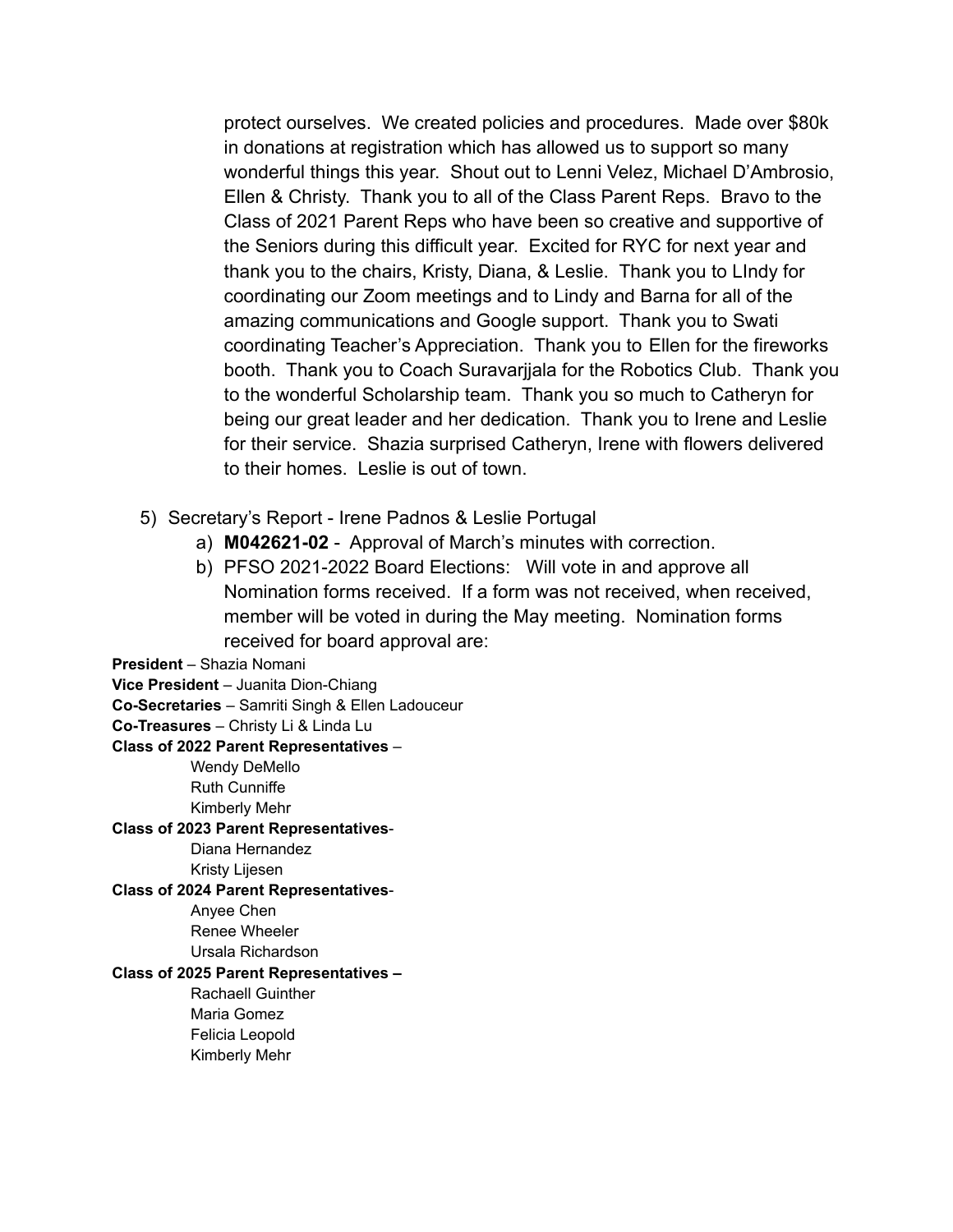**M042621-03** - Approval of the above nominated representatives for the 2021-2022 Dublin High School PFSO Board

- 6) Treasurer's Report/Financial Update Ellen Ladouceur & Christy Li
	- a) Emailed monthly financials.
	- b) Supporting Lei sales fundraiser.
	- c) Signed up for Zelle thru our bank, Bank of America. Using now to receive donations for the Teacher's Appreciation Luncheon.
	- d) Budget increase requested for Teacher Appreciation Luncheon at a cost of \$3,000.00. Not able to have any home made items, must purchase all food. Current budget is \$1,200, hoping to have enough in donations to cover the cost of luncheon, however not sure. **M042621-04** - Approval to increase Teacher's Appreciation budget from \$1,200.00 to \$2,000.00.
	- e) **M042621-05** Approval to increase the volunteer appreciation budget from \$200.00 to \$400.00.
- 7) Leadership ASB Report Michael D'Ambrosio & ASB Officers
	- a) Mr. D'Ambrosio: Homecoming for next school year Oct 18-22nd. Dance on Saturday the 23rd. Probably the school rally and dance will be outside. Football game will be against Foothill.
	- b) Met with parents from Class of 2022 and 2023, there will be a combined Junior Prom and Senior Ball. Working with an outside vendor, Toby. No fee to use him. Prom/ball are an ASB event, and have to be planned by students and teacher advisors. Should not be planned by parents. DHS has been planning on combining Junior and Senior prom/ball for the last few years. Possible name Spring Formal.
	- c) In fall, going to meet with student class officers, teacher advisors, and parent reps to discuss everyone's role going forward. Creating a document of everyone's job as well.
	- d) Gael Cup will go forward next year. A year long class competition starting next year. All students can participate. Earn points for all events, spirit, etc.
	- e) Megan Nguyen: Senior donuts event is tomorrow.
	- f) DHS film festival is coming up.
	- g) Katie Chang held a student forum to talk to school board members and DUSD admin.
	- h) All school Jamba Juice event was a huge success.
	- i) Planning a Senior sunrise event
- 8) Funding Requests None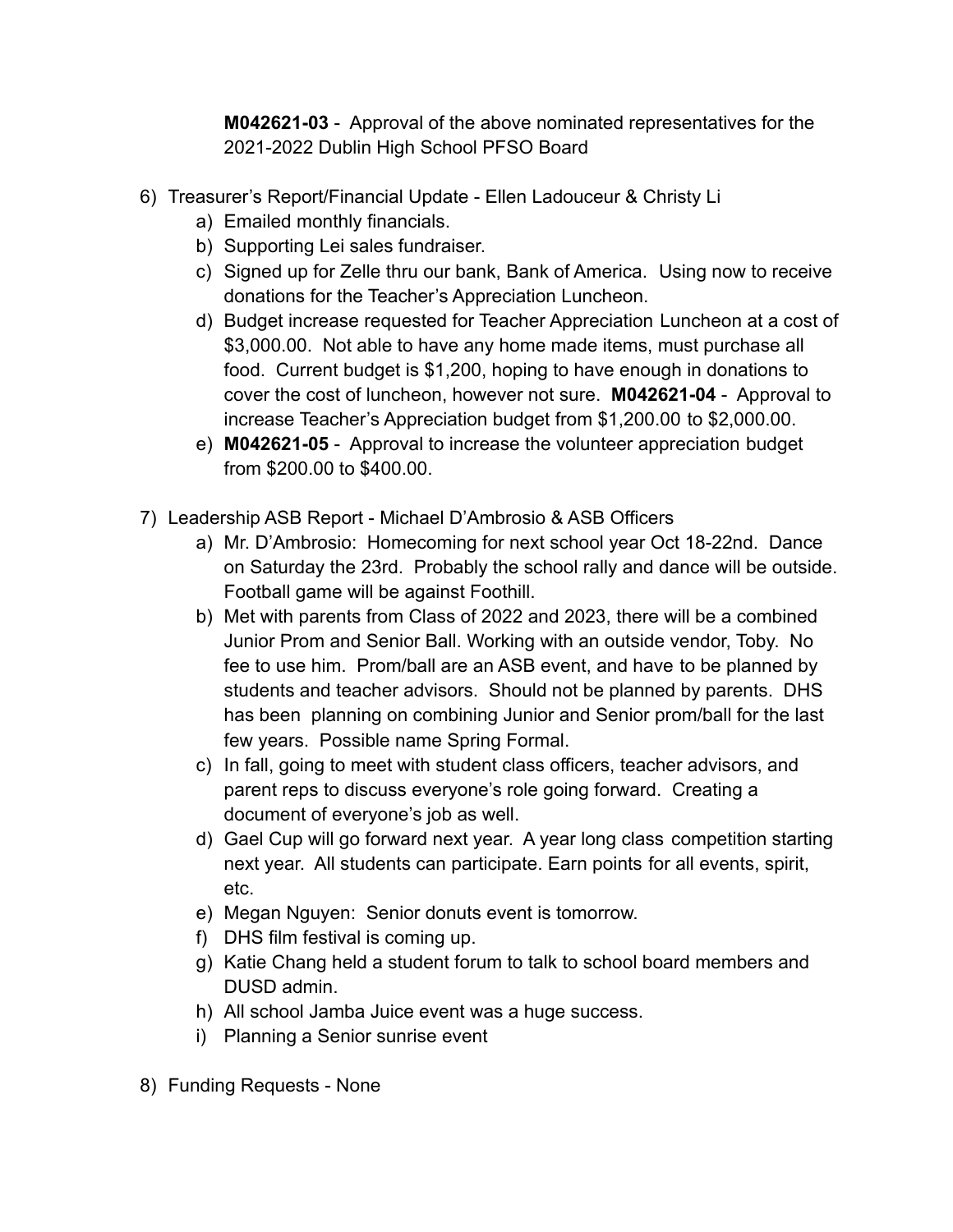- 9) Club & Class Reports
	- a) **Robotics Club** Coach Shalini Suravarjjala will continue to coach next year. All competitions are virtual to be safe. Elections happened and next year's officers are in place. Getting reimbursement from ASB and hoping they can get company matches. Planning fundraisers for next year. Information to join for next school year will be out in August.
	- b) **Class of 2021** Very exciting things going on. Senior DriveIn event was last week and a huge success. Great to see the kids in person and the students were very happy to be together. Boba was a hit! Slide show was a success and will be shown again at Enchanted Evening and will be posted on line for the families to watch. Enchanted Evening tickets sales on now, sold 200 tickets already. Class of 2023 donating three baskets and other classes can also donate. Senior donut day is tomorrow. Senior cap and gown pick up is May 5, 12:30-3:30.
	- c) **Class of 2022** Thank you to PFSO board members that are leaving. Class of 2022 officers planned a donut day. Searching for venues for Senior Banquet and Baccalaureate. Choosing a theme for tshirts and sweatshirts. Theme is "We Rise". When kids work together in person, they bond with their classmates. Senior graduation lei sales fundraiser is going on now.
	- d) **Class of 2023** -Thank you to PFSO board members that are leaving. Have two fundraisers. Asking for \$23 on the 23rd of every month and selling movie tickets. Selling them at a big discount from Theatre price, selling two for \$23. Regal Hacienda movie theatre is open for business. Met with officers, discussed upcoming events and fundraisers.
	- e) **Class of 2024** Thank you to the Board for support this year. Farm Fresh fundraiser and \$24 donation request still going on. Officers have some fundraisers of their own.
- 10) DHS Boosters Athletics/Band/Drama
	- a) **Athletics** None
	- b) **Band** Ending year on a sweet and exciting note. Winter Guard scored very high. Swept all categories. Posted on Facebook. Looking ahead at 10th annual field show on Oct 9. New theme is Sensational Synergy.
	- c) **Drama** None